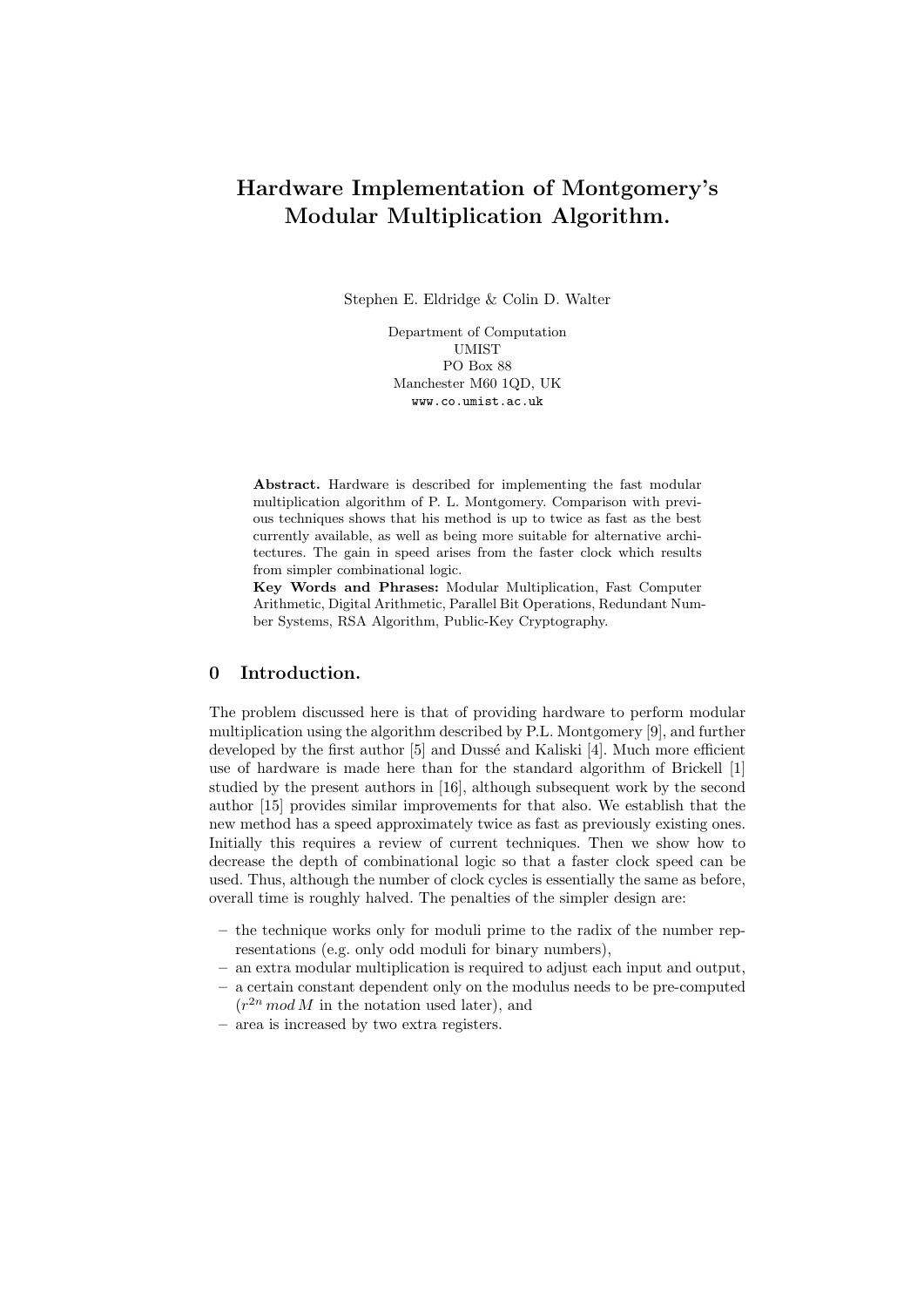Thus, using the algorithm makes sense only if substantial intervening modular arithmetic under a common modulus has to be done, as in the RSA algorithm [12] where the first of these is always satisfied. Then the intervening adjustments are not needed. However, the faster clock can be justified only by carefully comparing new circuit diagrams against those of existing methods. We spend some time on this, eventually deducing that the clock can have its speed doubled.

Our motivation for studying fast modular multiplication comes from cryptography, where the RSA algorithm [12], and another by Diffie and Hellman [3], make essential use of it. Both methods are already much used for the distribution of keys for less secure cryptographic methods. Improvements in technology now make the RSA system likely to become the most widespread method for guaranteeing security and for authentication purposes.

### 1 Existing Multipliers.

Existing state-of-the-art dedicated hardware for calculating  $(A\times B)$  mod M makes use of several techniques for speeding up the calculation. Since it has not previously been done in the literature, we start by reviewing these. As in the paper and pencil method, but starting with the most significant digit of A first, the basic algorithm repeatedly adds to a running total R the product  $B^*$  of the next digit of the multiplicand  $\tilde{A}$  with the multiplier  $B$  and performs a shift up. At the end the result R is reduced by a multiple of the modulus  $M$  to yield the equivalent least positive residue, i.e. the remainder of  $A \times B$  on division by M. Apart from further miniaturization to allow faster clocking of the hardware, this may be speeded up as follows:

I. Shift M up so that its most significant digit always has the same position in the hardware. This allows moduli with different numbers of bits to be used easily.

Appropriate adjusting shifts are made to A or B and the output. For convenience we assume in future that this has been done.

- II. Interleave modular subtractions with the normal calculation of the product by repeated shift and add. Now numbers stay roughly the size of the modulus M rather than becoming as large as the product  $A \times B$ . This saves register space.
- III. Look at only the most significant digits of  $M$  and the partial result  $R$  to decide which multiple of  $M$  to subtract. This may result in a slightly inaccurate result. However, with care it can be used in all intermediate calculations provided that a final correction is made if necessary.
- IV. Use a redundant representation for calculations. This means that numbers may have digits from a range greater than that required, such as  $\{0, 1, 2\}$ instead of only  $\{0, 1\}$  for binary representations. This avoids the unbounded propagation of carries illustrated by the decimal addition of 1 and 999...9. All the digit operations of an addition can now be done in parallel with carries influencing only the digit sums in the next one or two places.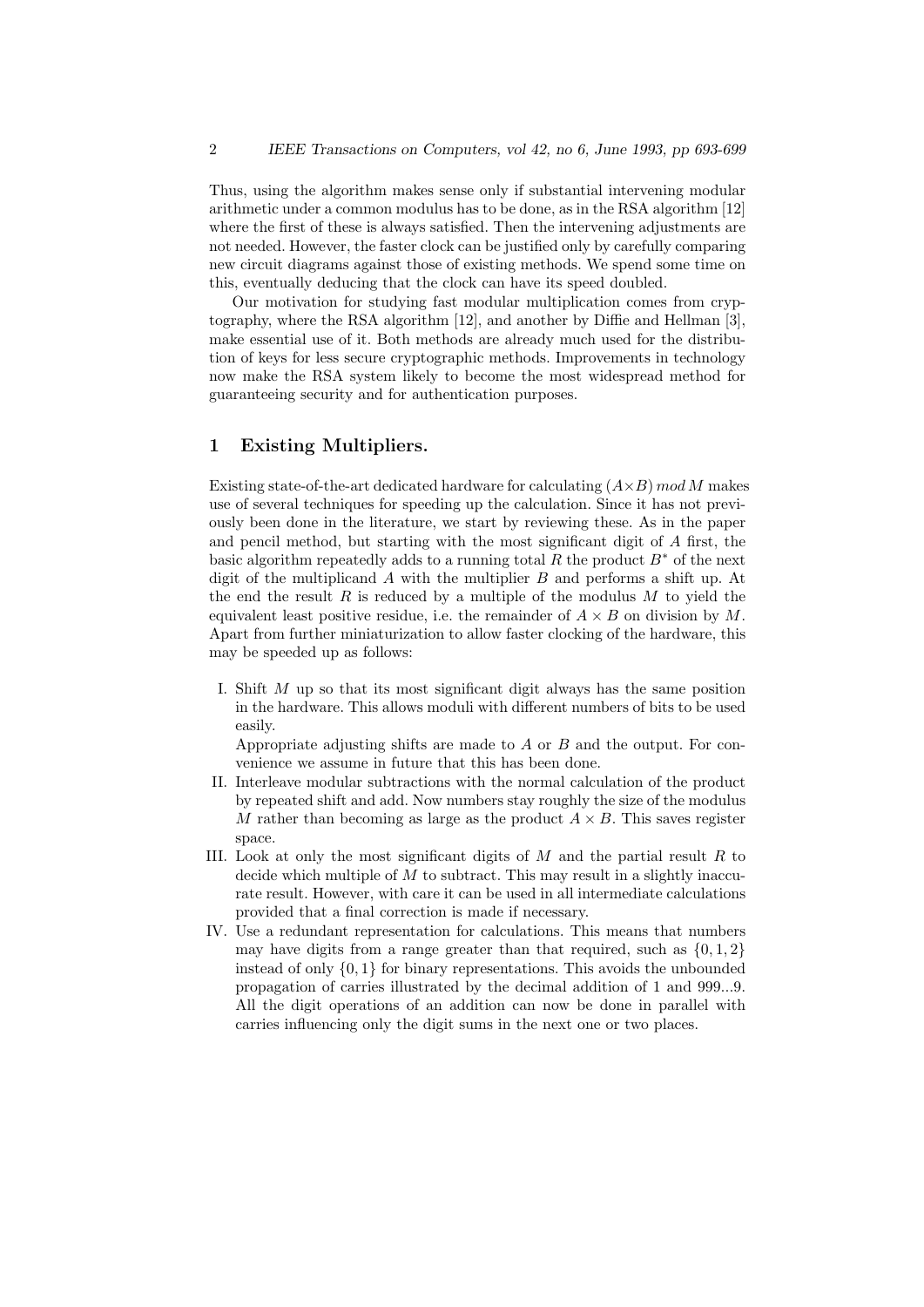### Eldridge & Walter 3

- V. Increase the base of the number representation. Grouping the bits of a binary representation in pairs gives a representation in base 4 which is often used. Although other bases are possible, usually a power of 2 is chosen to make conversion to and from binary easy. Increasing the base reduces the number of digits in the multiplicand A and so reduces the number of clock cycles in the algorithm. However, the depth of hardware that has to be driven in a single clock cycle is increased as well, so that a slower clock must be used.
- VI. Shift up the multiplicand A and the modulus M by several places. Now addition of the digit multiple  $B^*$  of the multiplier does not affect the topmost bits used to decide the multiple  $M^*$  of M which must be subtracted. The number of iterations in the process must be increased by the number of shifts, but the circuitry for determining the multiple is much simplified so that the clock speed can be increased. Finally, the result is shifted back down. In brief,  $((AS \times B) \mod (SM))$  div S is calculated, where the factor S corresponds to the shift.
- VII. Each iteration requires the addition or subtraction of digit multiples  $B^*$ and  $M^*$  of B and M respectively. The pre-calculation of some or all of the linear combinations  $B^* \pm M^*$  may be an advantage. However, increased speed from reduced combinational logic, which selects instead of multiplies, must be weighed against the increased area of further registers.
- VIII. If the modulus M has a known decomposition as a product of pairwise coprime numbers  $M_i$  then the arithmetic can be done independently modulo each factor  $M_i$  and the Chinese Remainder Theorem used to reconstruct the correct residue modulo M.
	- IX. Decide which multiple of  $M$  to subtract early enough for the adder not to be kept waiting for it. This may require partly calculating it in a previous clock cycle. But it can be achieved, for example, by scaling the modulus  $M$ so that the topmost bits of the modulus are known and the combinational logic for technique III is simplified. The penalty for scaling is that several final subtractions of the original modulus may be necessary to obtain the least non-negative residue.
	- X. If the multiplicand A is not already in non-redundant form, convert it to make the formation of  $B^*$  easier. In the basic algorithm above this must be done "on-the-fly" to produce the digits in the order they are consumed, i.e. most significant first.

The techniques I-IV and VI are all used by Brickell [1]; V is found in [14] and [7] and VII in, for example, [7] and [10]. The look-up table, which might be used in VII, is more usually associated with III, as in [13]. But, because of the potentially enormous size of such tables, this is appropriate only for software or hardware which does sequential digit operations with digits of, perhaps, 32 bits rather than the 512 or so parallel bit operations we are considering. IX is used in [15] whereas X is achieved as in [6] at the expense of a large worst case delay, but small average delay, between the generation of A and its use as an input. Brickell [2] provides a survey of currently available RSA chips. This, and our search of more recent work, leads us to believe that the techniques listed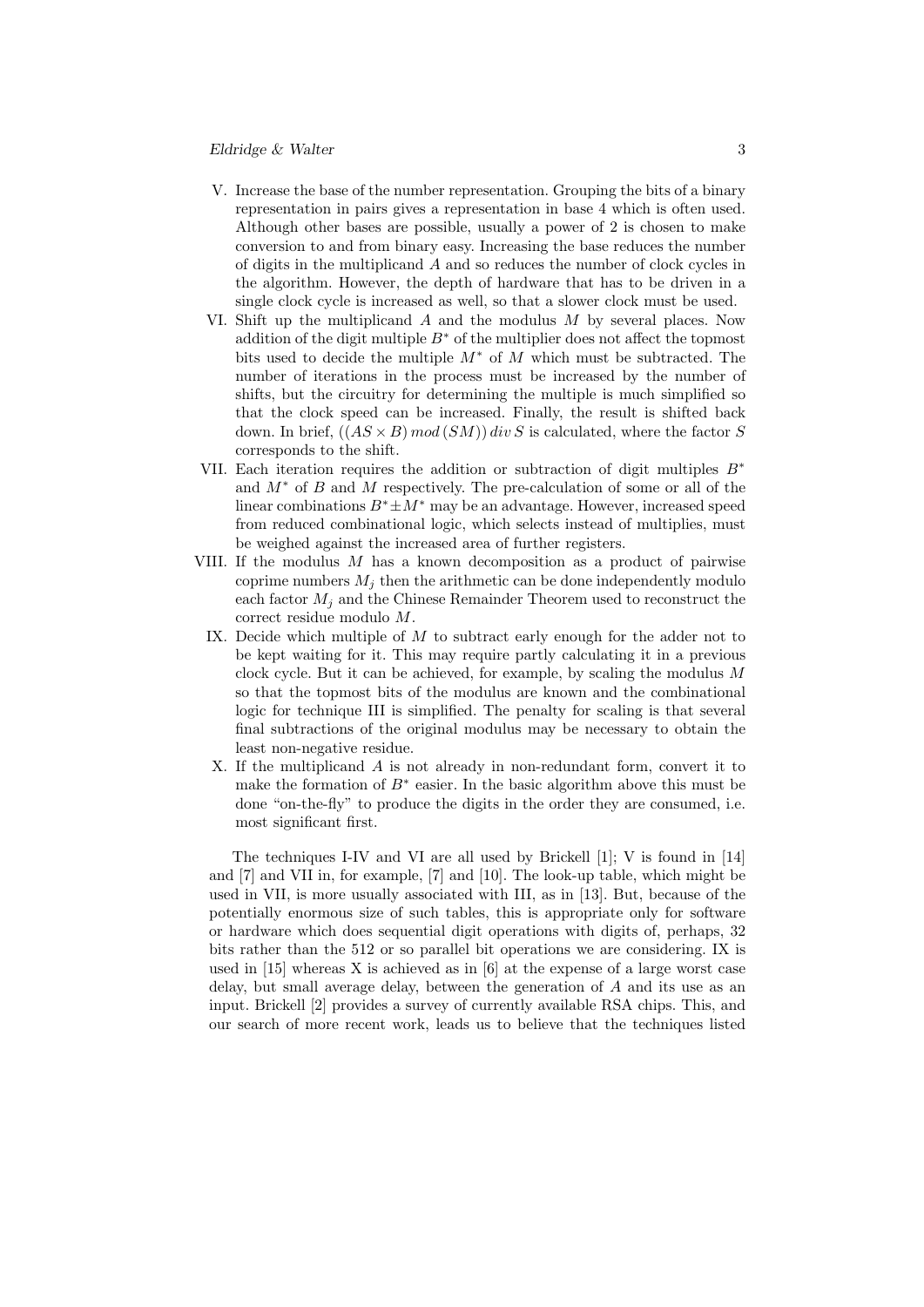above are, at present, exhaustive. Thus Brickell's description [1] remains the basis of the best hardware to date, and so provides the standard against which to compare Montgomery's method.

For completeness we have included VIII, which is described in [11]. It shows how to combine rather than perform modular multiplications. We are concerned instead with what happens inside a single modular multiplication.

One of our main tasks is to find analogous techniques which apply to Montgomery's modular multiplication algorithm [9]. Several apply equally well and need no further comment, except that they can be safely ignored in order to simplify the comparison between the algorithms. Among these are V, VII and VIII. Moreover, using Brickell's adder provides I-IV and VI immediately. This leaves just IX and X. They have become explicit through the work here, leading the second author to apply the scaling described above (see [15]) to achieve IX for the standard algorithm [1] of Brickell.

## 2 Montgomery's Algorithm and Notation.

To describe the new algorithm clearly, we remind the reader of some notation used in modular arithmetic. The remainders on division by an integer  $m$  form what is called the ring of residues modulo  $m$ . This means we have addition and multiplication with similar properties to the integers. In particular, the remainders or residues of the integers 0 and 1 are additive and multiplicative identities respectively, i.e.  $\alpha + 0 = \alpha = 0 + \alpha$  and  $\alpha \times 1 = \alpha = 1 \times \alpha$  for all residues  $\alpha$ . When  $\alpha$  is non-zero,  $m - \alpha$  is the additive inverse of  $\alpha$  since  $\alpha + (m - \alpha) = 0$  in this arithmetic. Also, if  $\alpha$  has no factors in common with m, it has a multiplicative inverse, i.e. there is a remainder modulo m, say  $\beta$ , with the property  $\alpha \times \beta = 1$ . For example, 3 is its own multiplicative inverse modulo 8 because  $3 \times 3 \equiv 1 \mod 8$ . We write  $-\alpha$  and  $\alpha^{-1}$  respectively for the additive and multiplicative inverses of  $\alpha$ . In the algorithm below, the modulus under which multiplicative inversion is required is small, and so the process is simple (see [4]).

Suppose the base (or radix),  $r$ , for the representation of numbers is prime to  $M$ , i.e.  $r$  and  $M$  have no factors in common. This enables us to obtain a multiplicative inverse modulo r for  $r - M_0$  in the code below, where  $M_0$  is the lowest digit of M. Let the multiplicand A have n digits, denoted  $A_i$  ( $0 \leq i \leq n$ ), so that  $A = \sum_{i=0}^{n-1} A_i r^i$ . We use similar notation for the other variables: the multiplier B, the modulus M, the residue R and the integer quotient Q. Then, using Pascal-like notation, the main part of Montgomery's algorithm [9] for computing the value R of  $(A \times B)$  mod M is this:

```
R := 0:
For i := 0 to n - 1 do
Begin
          Q_i \; \; := \; \bigl( \, (R_0 + A_i B_0) (r - M_0)^{-1} \, \bigr) \; \operatorname{\textbf{mod}}\, r \, ;R := (R + A_iB + Q_iM) div r
End
```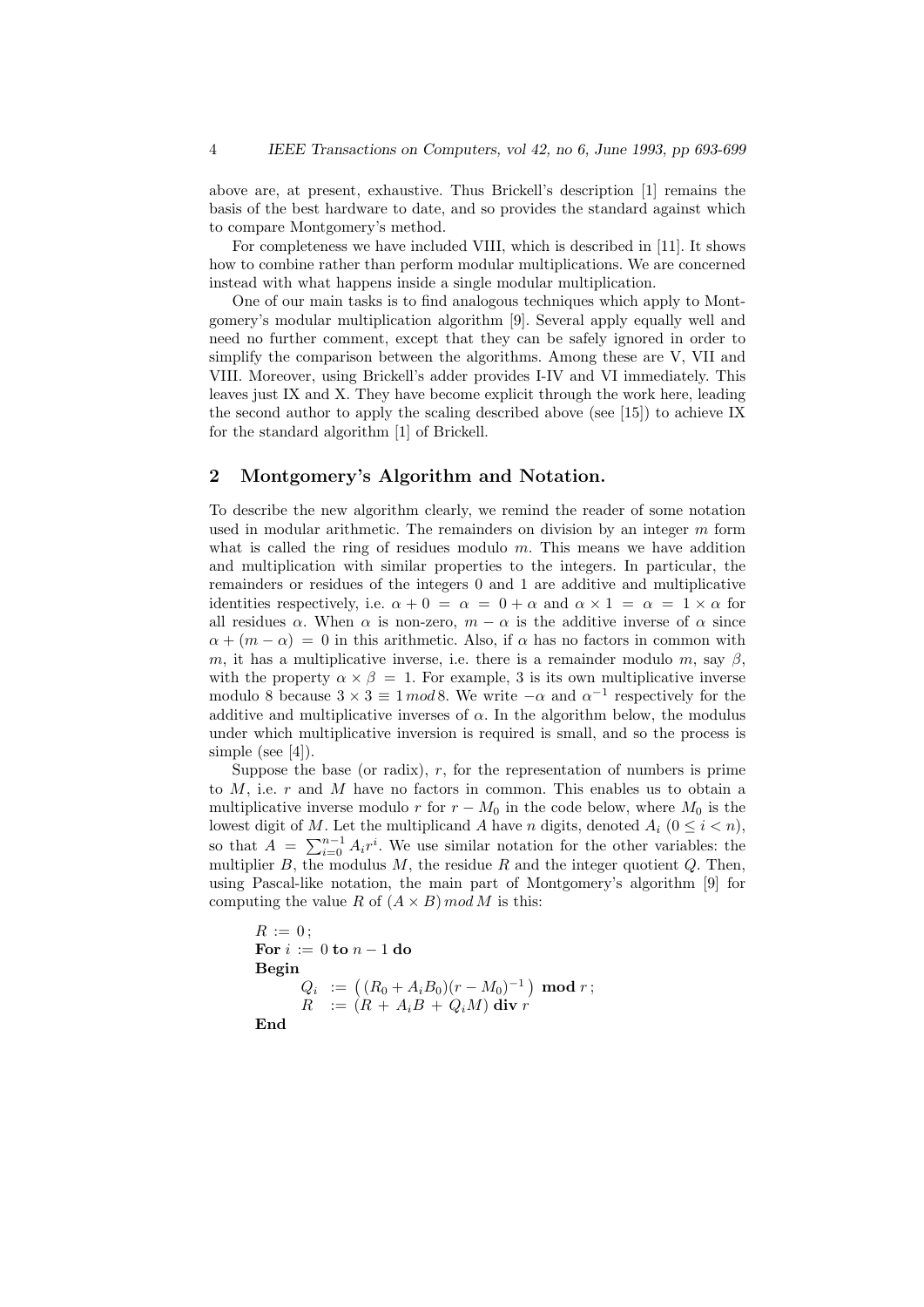where  $R_0$  is the lowest digit of R, etc. Unfortunately this does not yet yield quite the right answer for  $(A \times B)$  mod  $M$  – some post-processing is necessary. We know that  $Q_i = (R + A_i B)(-M)^{-1} \mod r$  because only the lowest digit of each argument contributes to the calculation modulo  $r$ . Substituting this value for  $Q_i$  shows that  $R+A_iB+Q_iM$  is exactly divisible by r, and so no significant digits are lost in the division. Hence, as a result of the repeated divisions, the outputs R and Q actually satisfy  $r^nR = AB + QM$ . So a final extra modular multiplication by  $r^n$  is needed. In effect, the algorithm introduces an unwanted factor of  $r^{-n} \mod M$  into the product AB by calculating R satisfying  $R \equiv$  $ABr^{-n} \pmod{M}$ . It is also easy to deduce from  $r^nR = AB + QM$  that  $R <$  $M + B$  if A has digits bounded by  $r - 1$ , since then both A and Q are less than  $r<sup>n</sup>$ . Indeed, this property is clearly a loop invariant. Further iterations, for which  $A_i = 0$ , would soon provide  $R < 2M$ , say (see [5]), although not necessarily the least non-negative residue. So an extra final subtraction of  $M$  may still be necessary.

The concluding multiplication by  $r^n \mod M$  could be done using the same algorithm again by taking the output R and  $r^{2n}$  mod M as the new multiplicands, the latter having been calculated previously once and for all by some other means. However, when further modular arithmetic is involved, it is better to start by using the algorithm to pre-multiply all inputs, using  $r^{2n} \mod M$  as the other input. This yields, for example,  $r^n A \mod M$  and  $r^n B \mod M$  from A and B. Then all the required modular arithmetic (including additions and subtractions) can be performed without further intermediate scaling since every input and output contains an extra factor of  $r^n \mod M$ . Lastly, a final such modular multiplication with 1 as the other argument will remove this extra factor from each output.

In the RSA algorithm, modular exponentiation is required. This is done by repeated multiplication under the same modulus. Invariably both encryption and decryption involve exponents with more than two bits, and at least one of the exponents must have many bits. Since the number of modular multiplications depends on the number of bits in the exponent, the two additional corrective modular multiplications, which the method entails, normally make little difference to the overall time. So doubling the clock speed would truly yield a faster algorithm − one that is effectively twice the speed for all exponents except those with just one or two bits. Thus the methods here, which enable this to be done, can certainly be used efficiently at one end at least of the encoding/decoding process, and usually at both.

In comparison with the usual algorithm described in Section 1, Montgomery's algorithm:

- $-$  reverses the order of treating the digits of the multiplicand  $A$ ,
- performs a shift down instead of up on each iteration, and
- does an addition rather than a subtraction.

These changes allow several simplifications in the combinational logic, and have corresponding changes in the techniques listed in Section 1. However, recall that M needed to be prime to r, so that M is odd if r is a power of 2. The algorithm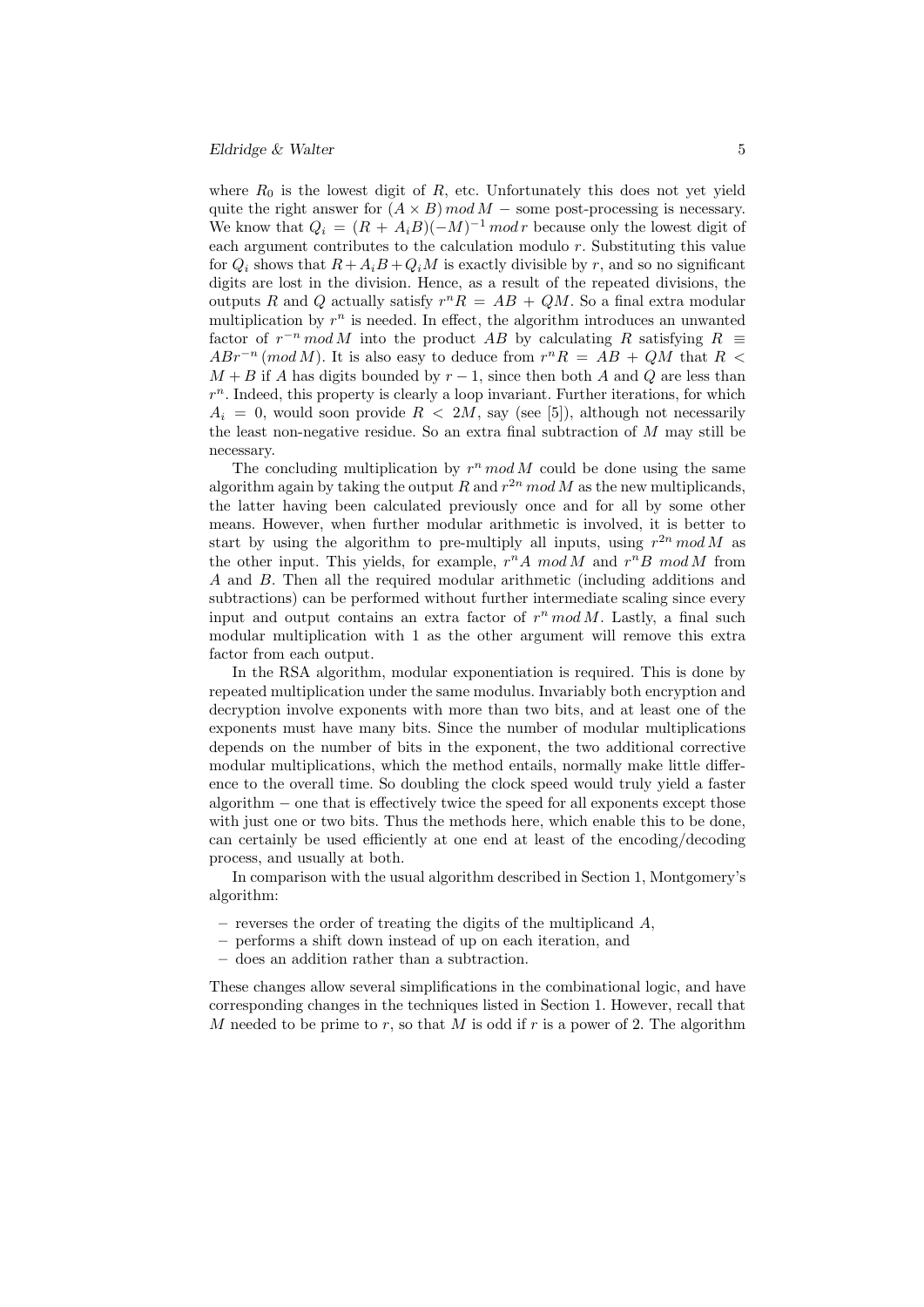is thereby a little less general than Brickell's, but still equally applicable for RSA cryptography where the modulus, being a product of two large primes, is necessarily prime to the relatively small radix  $r$ .

In this paper we consider hardware for performing in one clock cycle, the iterative step in the code above. There are two operations to be performed: one is the addition of digit multiples combined with a shift, done by what we will call the adder; and the other is the determination of the multiple  $q'$  (=  $Q_{i+1}$ ) of M needed in the next (the  $i + 1st$ ) iteration. For convenience, and to establish the notation used in the circuit diagrams, we write the repeated addition operation as

$$
R' := (R + B^* + M^*)/r.
$$

So the superscript ' will be used to distinguish inputs for the next iteration from those of the current one. The asterisk is used to denote digit multiples. Thus  $B^*$  and  $M^*$  are multiples of B and M respectively, the former by a digit of A, and the latter to make  $R + B^* + M^*$  into a multiple of r. In fact,  $M^* = qM$ for  $q = Q_i$ . The output, R', from the current cycle is fed into circuitry for computing in the same clock cycle the next digit multiple  $q'$  of  $M$ , ready for use in the next cycle. So the ends of clock cycles occur in the middle of the software loop described above.

Technique VI above is to modify  $B$  so that the choice of  $q$  is independent of it. Previously,  $A$  and  $M$  were shifted up relative to  $B$ . Here, the corresponding solution is to shift  $B$  up to make its lowest two digits zero. This is a relative shift in the opposite direction, achieved in the reorganised code below simply by writing  $r^2B$  in place of B in the previous code. In detail, the main body of the algorithm becomes:

$$
R := 0; Q_0 := 0; \nFor i := 0 to n + 1 do\nBegin\n
$$
R := (A_i r^2 B + R + Q_i M) \text{ div } r; \nQ_{i+1} := (R_0 (r - M_0)^{-1}) \text{ mod } r
$$
\nEnd
$$

The output here satisfies  $r^{n+2}R \equiv Ar^2B \pmod{M}$ , which is as before. Generally R is now bounded by  $M + r^2B$ , but is reduced again to at most  $M + B$  by the final two extra iterations for which the digits of A are zero. As can be seen from the previous code, shifting  $B$  up by at least one place makes the calculation of  $Q_{i+1}$  independent of the  $A_{i+1}B$  term. However, shifting B up two places as here makes the new  $R_0$  and hence  $Q_{i+1}$  independent also of the  $A_iB$  term during each loop iteration.

So now the choice of  $q'$  for the input  $M^*$  in the next iteration depends only on the lowest two digits of the current  $M^*$  and of the partial product R. The cost of this simplification is just 2 iterations more than the number of digits in the modulus compared with at least 5 in a straightforward application of Brickell's method (see  $[16]$ ) or 3 if scaling the modulus is done (see  $[15]$ ). Hence there is essentially no increase in the number of clock cycles for the new algorithm.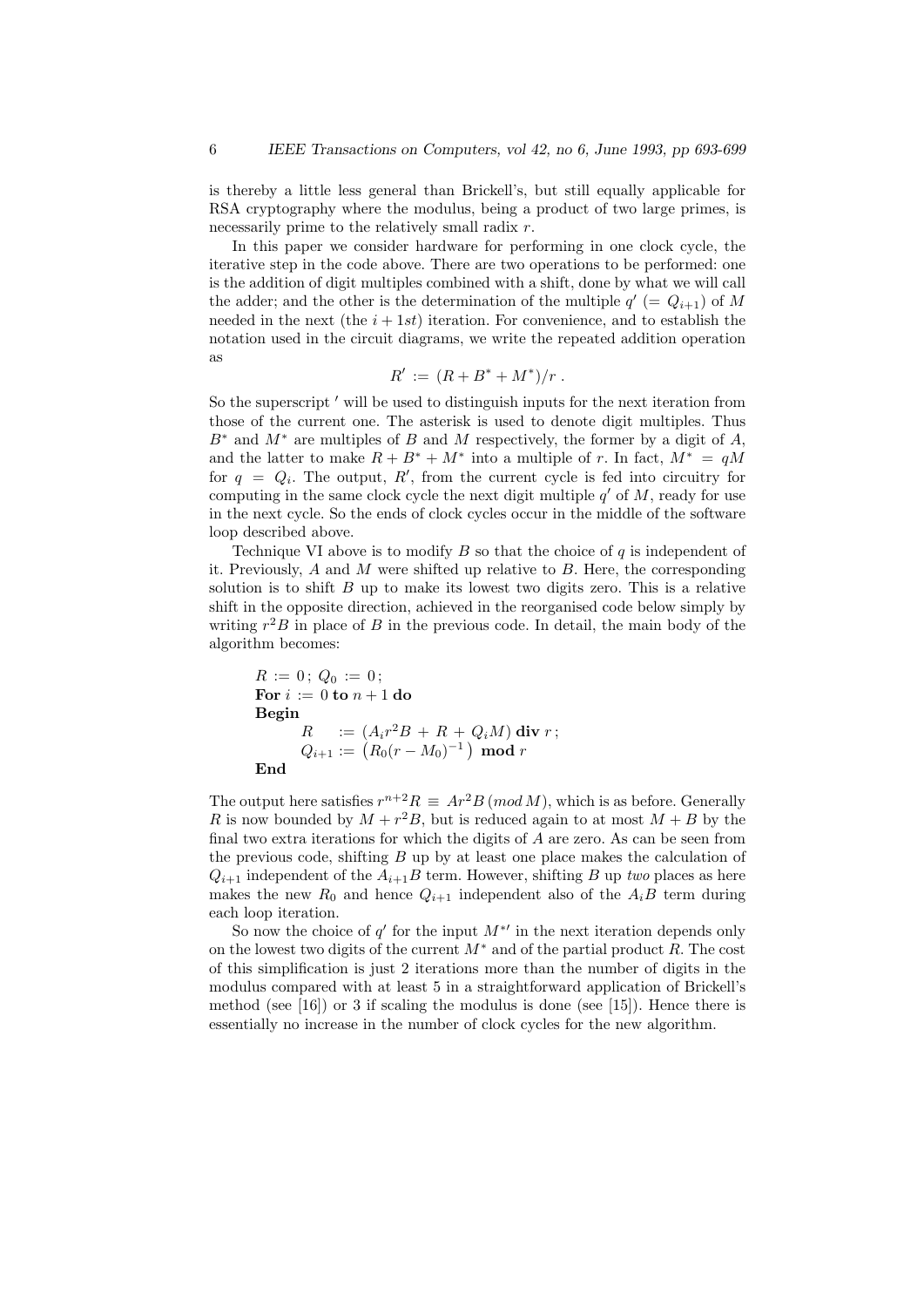### 3 Circuits for Brickell's Multiplier.

We assume a particular hardware technology in the circuits illustrated in the figures, but the techniques and results obtained are applicable in general. The speed of the hardware clock is determined by the longest paths in the circuit driven during a single clock cycle. Our aim is to ensure that such paths lie in the adder. Since the adder forms almost all the hardware and it consists of many repeated units, if the aim were achieved then the hardware would be running at full capacity, with no further speed-up possible.

Even when the enhancements of Section 1 are included, previous designs based on Brickell's method have required a depth of circuitry roughly double that of the adder in order to calculate the multiple  $q'$  of the modulus to subtract next (see Figure 2). This forces the clock to have only half the speed at which the adder could operate. We show that with Montgomery's algorithm  $q'$  can be found sufficiently before the completion of the addition cycle to run the adder at full speed.



Fig. 1. Upper End of Existing Delay Carry Adder

Suppose the radix is 2, the digit range is  $\{0, 1, 2\}$  for A, B, R and Q, and t and 0 are the indices of the most and least significant bits in any registers. Assume also that  $M$  has an irredundant form, i.e. digits  $0$  or 1. Figure 1 gives part of the circuit at the top end of the adder in chips which use Brickell's method, as corrected in  $[16]$ . Here t must be at least 5 more than the number of bits in  $B$  and  $M$ . Figure 2 extends this to give circuitry for the calculation of  $q'$ . For the main body of the adder, there are three inputs (to the top of these figures), namely  $M^*$  (or rather a shifted complement  $\overline{M}^*$ ),  $R$  and  $B^*$ , and one main output  $R'$ , which is the new value of  $R$ , (from the bottom of the figures). The most significant digits of  $B^*$  are zero because of the initial shift up of A and M. So there is no contribution from them over the digit range illustrated in these figures. The exclusive or,  $XOR$ , is denoted  $\oplus$ . Labels on inputs and outputs such as " $R_{t-1} = 2$ " mean 1 when the condition is true, and 0 otherwise.

The top four bits of output marked as overflow are discarded. This is because the subtraction of the multiple  $M^*$  is performed by adding a shifted complement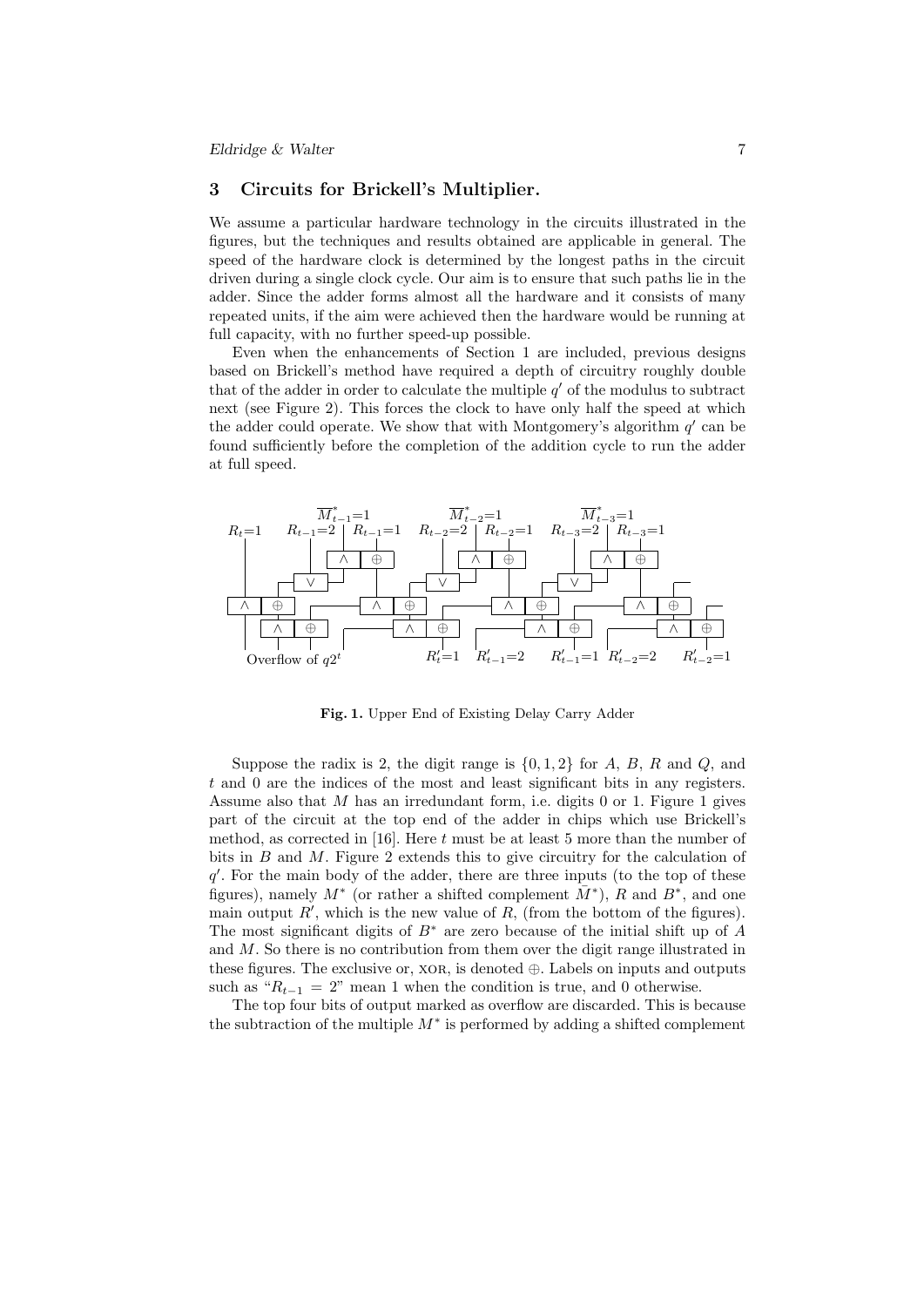$\overline{M}^*$ . So we must discard an overflow of  $q2^t$  if  $M^* = qM$  is being subtracted. This overflow tells us what  $q$  is.

The topmost digits of the output  $R'$  are fed directly into circuitry to find the next quotient digit  $q'$ . This mainly comprises parallel copies, for each non-zero digit multiple of  $M$ , of that part of the hardware in Figure 1 which generates the overflow bits. These are combined to make the correct choice, having as inputs respectively the topmost digits of the possible values of  $M^*$ . The result, given in Figure 2, has simplifications arising from particular properties of the input such as lack of lower (or higher) input bits.



Fig. 2. Delay Carry Adder with Test for Next Multiple of M

These two parallel copies of the top of the adder add 7 more gates to the maximum depth of circuitry involved, giving 11 gates along the longest path from input to output. As most of these gates are of the same kind, namely xor, we will not find it necessary to distinguish between the time delays caused by individual distinct gate types. These gate counts therefore closely approximate the time required for signals to propagate through the circuit. (Some hardware technologies allow the ANDing of several inputs together. Such gates would decrease the path length, making 11 gates a little pessimistic. However, a similar decrease would then be possible in the adder also.)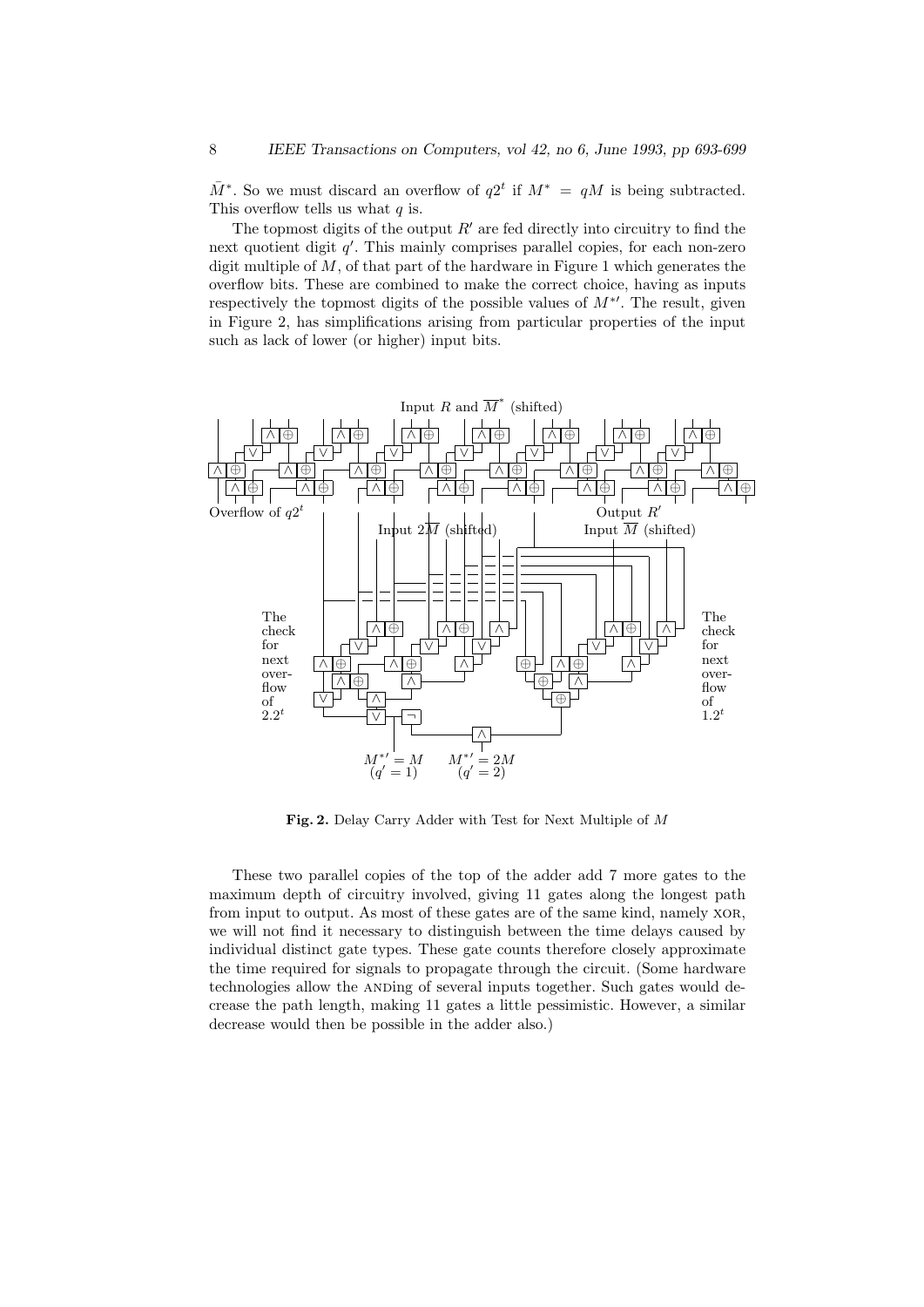### Eldridge & Walter 9

This total of 11 should be compared with a maximum adder depth of 6 gates evident from the circuit given by Brickell [1], which forms the basis of Figure 3. The figure of 11 seems to be optimal as the same depth was obtained by a hardware design tool at UMIST. The digit multiples cannot be computed earlier because they take more time to compute than the adder output, and so the adder is always waiting for them. Thus it is in general impossible to benefit from technique IX of Section 1.

# 4 Circuits for Montgomery's Multiplier and Comparative Speed.

Taking Montgomery's algorithm now, we use the same adder as before in order to make a fair comparison. So this is again the case of binary representations with inputs A and B having digits in  $\{0, 1, 2\}$ . For convenience, we assume that B has already been shifted up two places so that its lowest two digits are 0. Figure 3 gives the circuit analogous to Figure 2 for generating the quotient digit  $q'$ , and makes use of  $B_1 = B_0 = 0$ .



Fig. 3. Lower End of New Adder with B shifted 2 Places

Further simplifications arise in the diagram because, since  $R + B^* + M^*$ and B are multiples of r, the input digits  $R_0$  and  $M_0^*$  must be equal. (Indeed this entails  $q = R_0 = M_0^*$ , since  $M_0 = 1$ .) Hence inputs  $R_0$  and  $M_0^*$  can be combined on one line as an input to the  $2<sup>1</sup>$  bit slice, instead of appearing as two inputs to the  $2^0$  bit slice. As the lowest output comes from the  $2^1$  bit slice,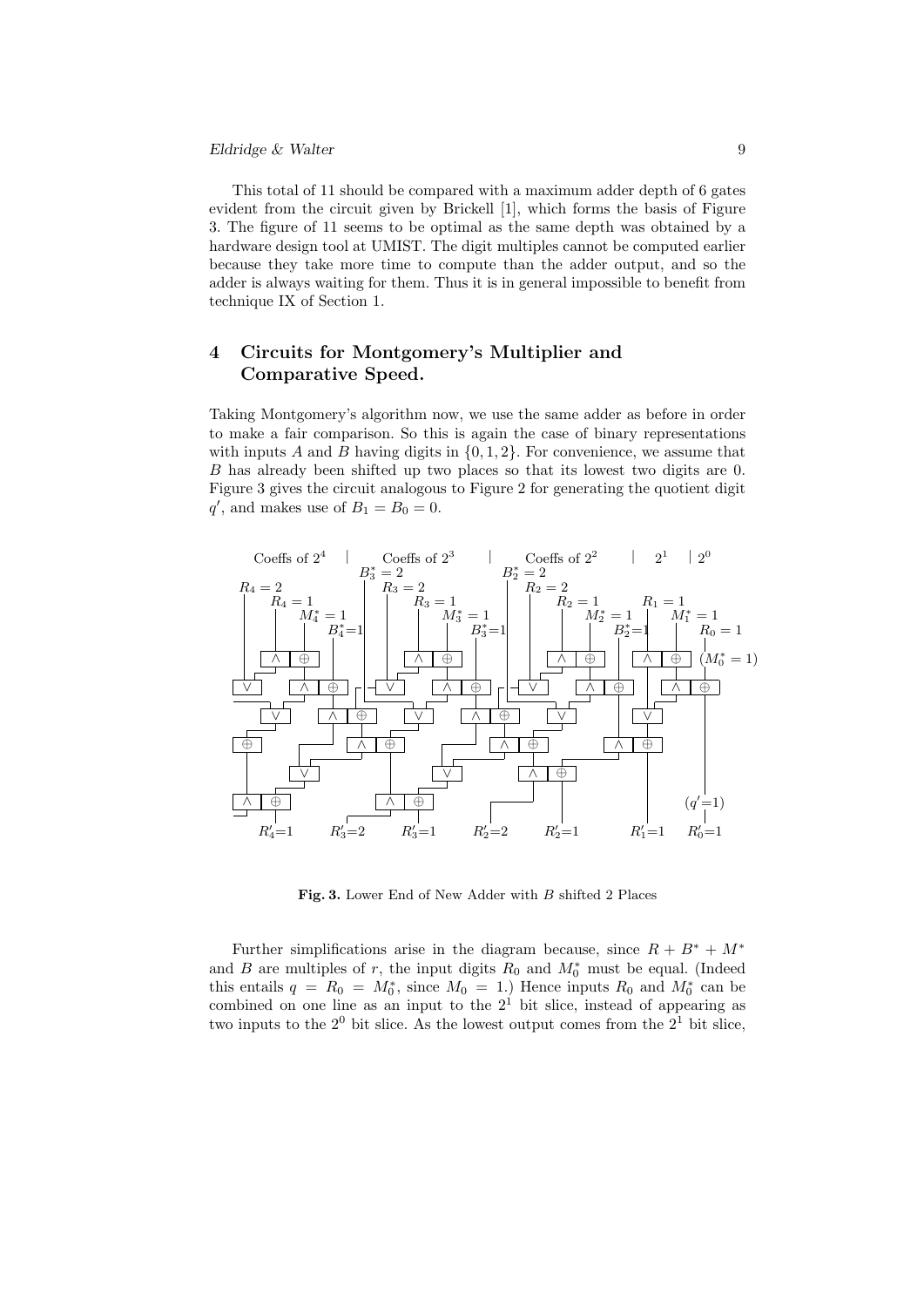the required shift down is possible. Lastly, neither  $R_0$  nor  $R_1$  is ever 2 because  $R = 0$  initially, and the circuit shows that subsequently generated values of R retain this property.

The output  $q'$  (=  $R'_0$ ) determines the multiple of M to be input during the next cycle. It is obtained more quickly than the general digit of  $R'$ , whose computation is therefore the limiting factor on the clock speed. For the usual adder, which is used for both methods, those general digits are obtained after the input has passed through an attainable maximum of 6 gates. Now the speed is roughly proportional to the depth of circuitry, Brickell's method led to an 11 gate critical path length, and 6 is the critical path length here. Hence this method apparently leads to a clock speed close to double that obtainable previously, namely an 11/6-fold increase. However, we shall have to modify this conclusion slightly after further analysis.

Before tackling this, we end the section with the observation that the direction of computation coincides with that of carry propagation. This is to our advantage in several ways. First, the multiplicand A can be converted into an irredundant form by keeping a carry bit which is updated as the digits of  $A$ are consumed, least significant first. Hence the digit multiples  $B^* = A_i B$  need be selected from a set of only 2 (or  $r$  for the general radix). This is the technique X of Section 1. Secondly, by using the circuit of Figure 3, the lowest digit of the partial product is not redundant. Therefore, neither is the multiple  $q$  of M to be added at each iteration. However, under the Brickell scheme,  $q$  must be from a redundant digit range. In consequence, the adder here is simpler at least as far as some background control is concerned. This happens because nonredundant digits need 1 bit less in their representation, saving 1 gate of depth in the selections of both  $B^*$  and  $M^*$ .

# 5 Signal Broadcasting.

So far we have assumed that most of the hardware operating during a clock cycle is just what has already been studied. Unfortunately, this is not the case  $-$  in particular, signal broadcasting and amplification need to be performed.

The bits controlling the multiples q and  $A_i$  of M and B respectively need to be broadcast to each digit over the whole length of the adder in order for the next iteration to form or select the bits for  $M^*$  and  $B^*$ . Signal decay creates a need for about 1 extra amplification gate for every four outputs to which the signal needs distributing. So, with a 512 to 1024 bit modulus  $M$ , a tree structure with a depth of 5 gates is required to distribute these signals (see Figure 4). Moreover, clock signals need to be distributed in the same way to operate the registers.

In Brickell's scheme, the last bits to be formed are the two determining the multiple  $q$  of  $M$ . Hence, for a typical digit position in the adder, we need 5 gates to distribute these two bits to that position, 2 gates to use them to select the right digit in  $M^*$ , and, as noted before, up to 6 gates to perform the addition. This gives a total depth of about 13 gates for the adder proper − more than double that of our restricted view in the previous two sections.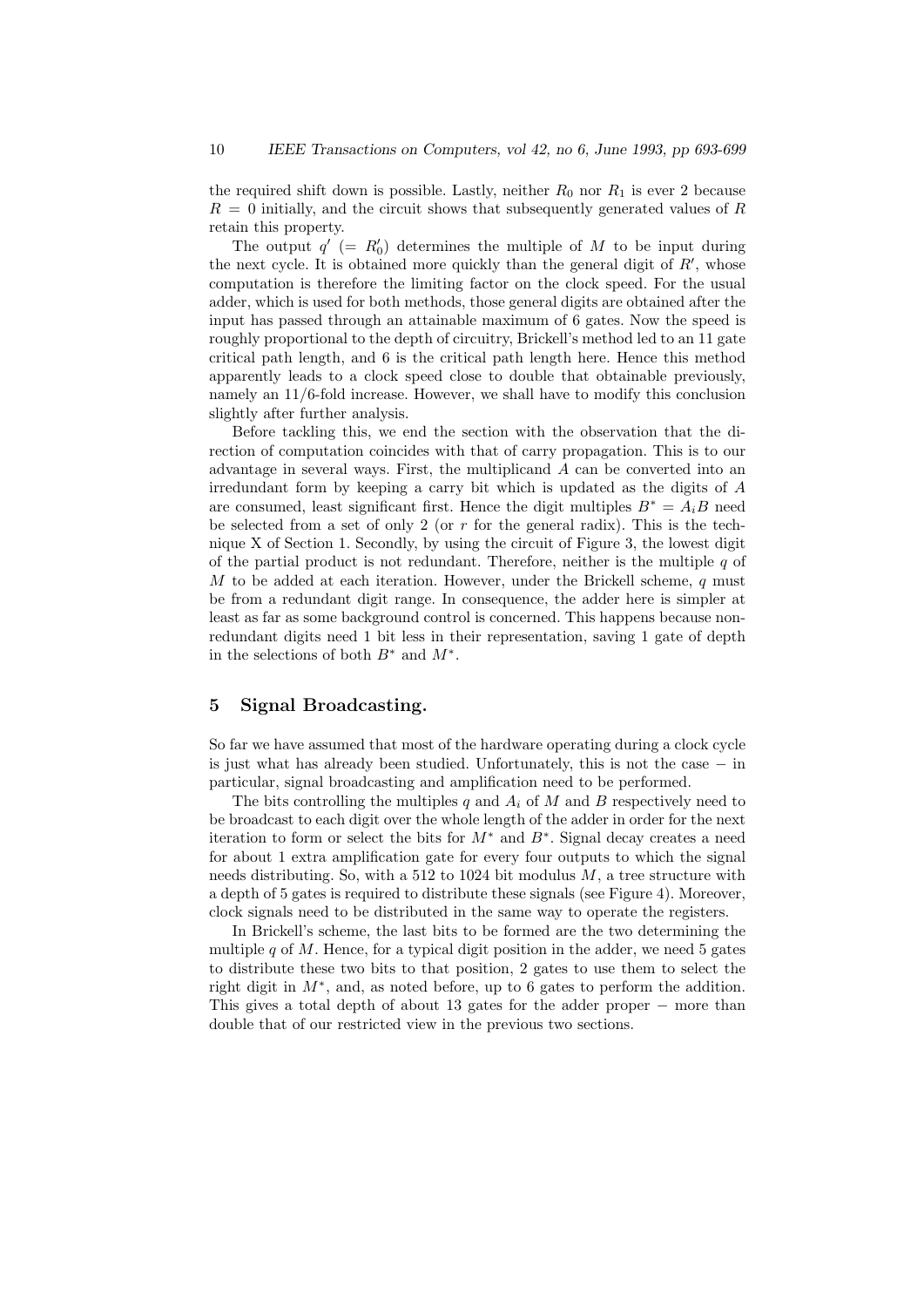### $Eldridge \& Walter$  11

However, specific outputs can be calculated more quickly by distributing signals preferentially to the associated inputs before they are fanned out elsewhere. In particular, we probably need just 2 rather than 5 gates to broadcast signals to the inputs which determine the next  $q$ . As before, 2 further gates are used to select the right input multiple of  $M$ , and, as in Figure 2, 11 more generate the required choice of q'. This gives a total depth of  $11 + 2 + 2 = 15$  gates along a critical path in an implementation of the standard algorithm [1].



Fig. 4. New Adder with Distributed Signals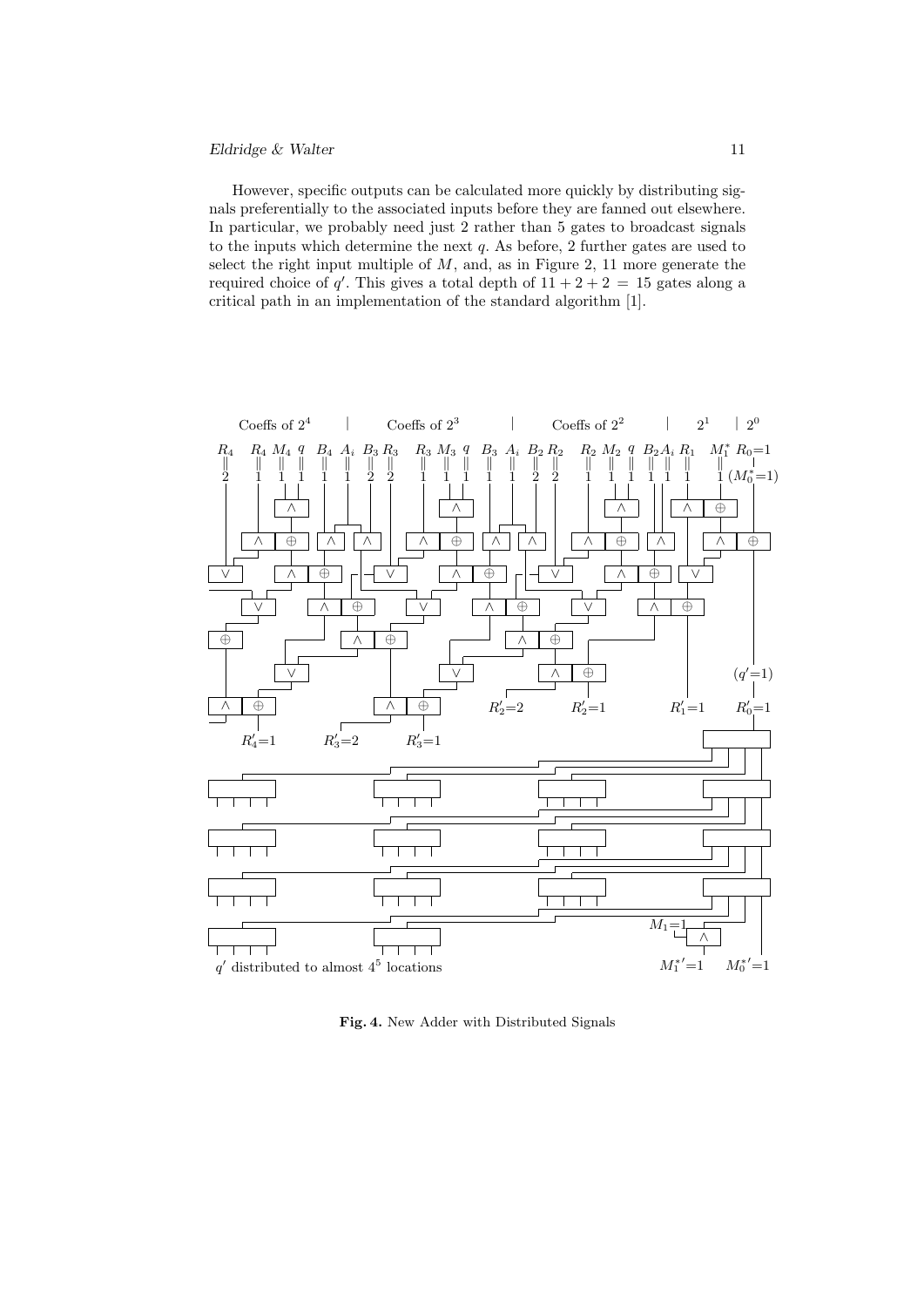Under the new scheme, it is clear from Figure 3 that  $q' = R'_0$  is formed 4 gates before the typical output bit of  $R'$ . Hence, using a tree of depth 4 rather than the 5 needed, that bit can be partly distributed over the length of the register in the current clock cycle while the adder settles. Then the complete distribution of the signal at the start of the next cycle requires just 1 more gate, and only 1 gate is needed to select the right input multiple of  $M$ . This gives a total adder depth of just  $6 + 1 + 1 = 8$  gates.

Further improvement is possible. Consider Figure 4. This shows explicitly the initial gates needed to obtain  $M^*$  from  $M$  and  $q$ , and  $B^*$  from  $B$  and  $A_i$ . However, it assumes q and  $A_i$  already fully distributed, and  $M_1^*$  available from the previous clock cycle. The general output digit of  $R'$  is produced in a depth of only 7. So, once  $R'_0$  is formed, there is a depth of 5 available for the full distribution of  $q'$  (=  $R'_0$ ) before the adder settles, and  $M_1^{*'}$  is easily computed during this. So the initial hypotheses about  $q$  and  $M_1^*$  can be met, and we obtain a circuit of depth 7.

The calculation of some values may be advanced so that  $M^*{}'$  can be completely formed ready for the next iteration. This enables the gate depth to be reduced from 7 to the absolute lower bound of 6 determined by the main body of the adder. The details are provided in Figure 5, with the advanced inputs being marked as such. The speed of the combinational logic in the adder is the limiting factor there, which is what we wished to achieve.



Fig. 5. Advanced Adder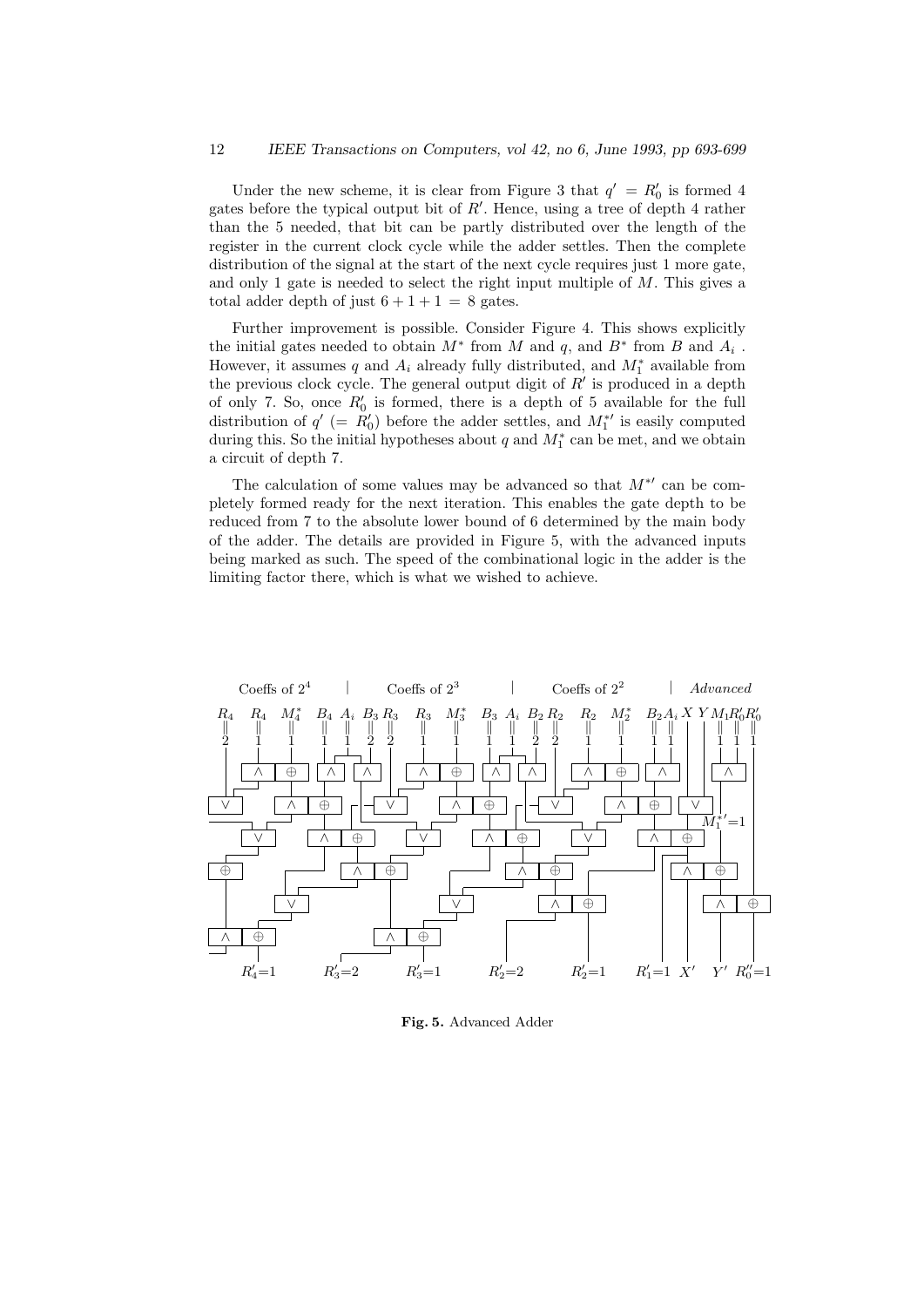#### $Eldridge \& \text{Walter}$  13

Figure 5 assumes that  $R'_0$  is available a full clock cycle ahead of the rest of  $R'$ . So  $R'_0$  can be fully distributed to up to  $4^5$  places and ANDed with M to provide  $M^*{}'$  in a register awaiting the start of the next cycle. This requires a depth of only 6 gates. Let  $R''$  denote the value of the partial product one iteration after its value is  $R'$ . Then the output  $R''_0$  is what we need to justify the assumption that  $R'_0$  is available as an input. It is produced just in time.

To obtain this diagram, we have moved the circuitry for the coefficients of  $2<sup>1</sup>$ and  $2<sup>0</sup>$  back from the beginning of one clock cycle to the end of the previous one. The corresponding inputs and outputs represent bits further on in the calculation than those higher up the adder. In detail, the advanced inputs are defined by  $X = R_1 \wedge M_1^*, Y = (R_1 \oplus M_1^*) \wedge R_0$  and  $R'_0 = (R_1 \oplus M_1^*) \oplus R_0$ . Thus, since initially  $R = 0$  and  $M^* = 0$ , the first inputs for X, Y and  $R'_0$  are also all zero.

For either circuit under the new algorithm, the extra cost over Brickell's scheme of making such efficient use of the combinatorial logic is two extra full length registers to store the partial or complete calculations of  $M^*$  and  $B^*$ . The prize is a reduction from 15 to just 6 gates along the maximum path length.

Next, a clock signal is required to operate the registers and other memory. The depth of the combinational logic needed to amplify the clock to each register bit is, as above, 5, which is less than the adder's logic. Hence the clocking should not add to the cycle time. However, we have to add on the set-up and hold and delay times for the operation of the latches on the registers. With typical CMOS technology, this amounts to about the delay of three 2-input xor gates, which form the majority of the gates along the critical paths. So this reduces the speed-up ratio from an apparent  $15/6$  to a more realistic  $18/9$ , i.e. the new design is about twice the old speed. Decreasing the number of latches to reduce this overhead can be achieved by increasing the radix, which we will not consider further here.

Finally, there is the problem of very long wires in our design. Through increased capacitance and resistance, this contributes to the power needed to drive the chip and cuts the clock speed. Although significant, we have mostly ignored this aspect in the belief that, by affecting equally all implementations using such chip architecture, it would not seriously upset the relative timing estimates. Given that the chip area is almost entirely covered by the adder, broadcasting information over the whole length of the adder will involve wires which are on average at least half the length of an edge of the chip.

One way of avoiding long wires is pipelining or, more generally, the use of systolic arrays. Given the large area of such chips, architectures with a fault-tolerant capacity might provide more cost-effective hardware. In both algorithms the chosen architecture needs to produce the multiple of  $M$  first. The new algorithm is particularly superior in this respect because, unlike Brickell's scheme, carries propagate away from this sub-calculation. So the natural way to treat this in a systolic array is in the same way as ordinary multiplication [8], treating digits together rather than single bits, and certainly working on only a single computation. This has been done by the second author in [17]. However, with Brickell's scheme, a systolic array could work only by interleaving independent modular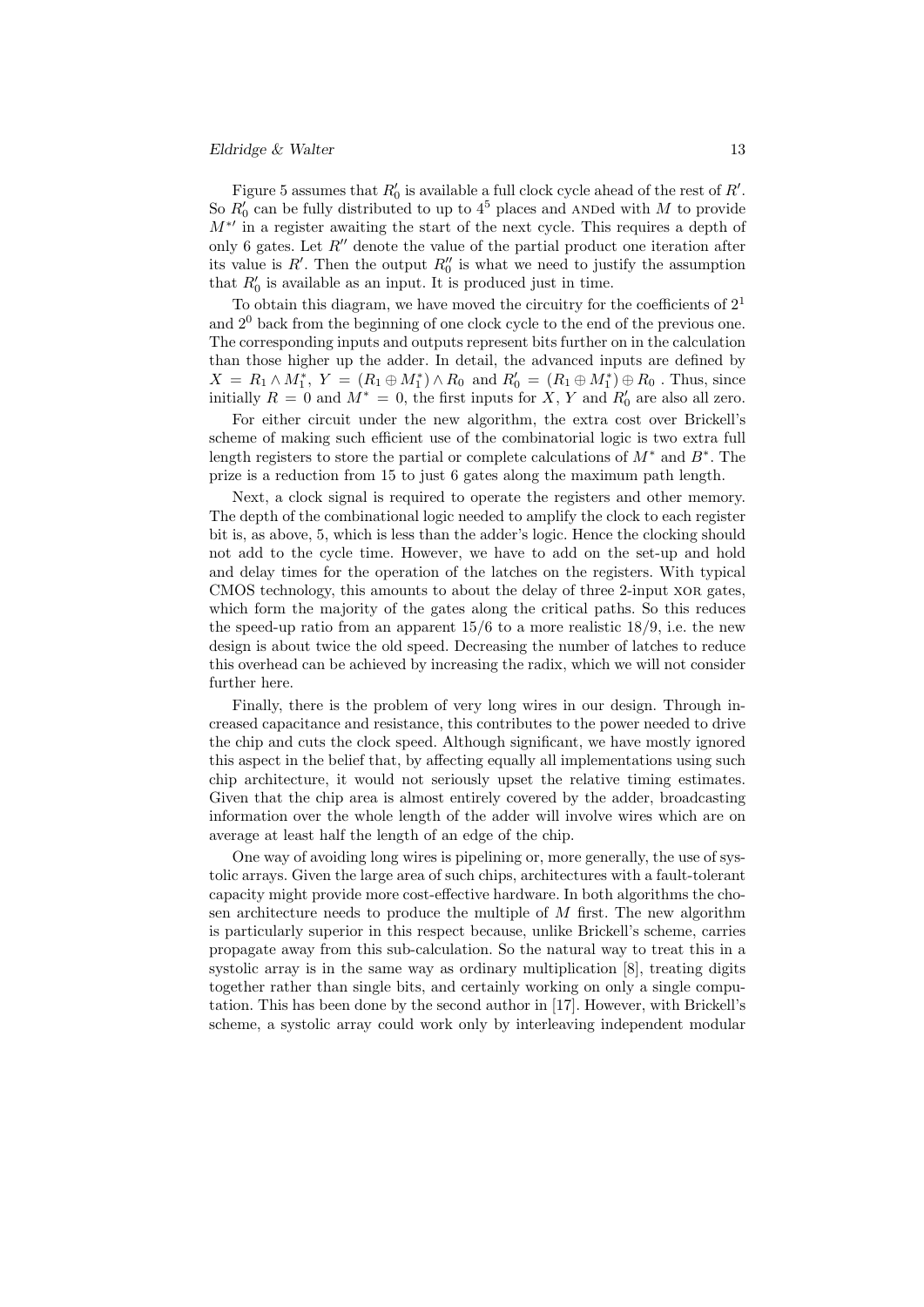multiplications. This would require a much larger chip or a time-consuming external interface.

### 6 Conclusions.

There is a vast world market for cryptography in which the over-riding concerns are security, authentication, and speed of encryption and decryption. If public keys are also required then the first two of these desires are currently obtainable to any extent only through the use of the RSA algorithm, and the last through dedicated hardware. We have been concerned with increasing the speed of hardware so that the RSA method becomes much more acceptable to the market. The first chips implementing RSA have already proved their worth with reasonable speeds but they have had high development costs.

We have shown above how to make much more efficient use of hardware for encrypting and decrypting messages using the RSA method by changing the method for modular multiplication. The hardware to achieve this is actually simpler than before, although at the cost of two extra full-length registers and some pre- and post- processing. Speed is improved two-fold when compared with the best existing hardware. It is clear that almost all the elements in the new design operate essentially continuously, with virtually no idle time during clock cycles as formerly. Thus it would now appear that no further significant speed-up is possible using this type of algorithm, assuming an optimal choice of number representation is made. Being simpler than before, the new method brings benefits at the design stage of the hardware, as well as during operation.

# References

- [1] E. F. Brickell, A Fast Modular Multiplication Algorithm with Application to Two Key Cryptography, Advances in Cryptology − CRYPTO '82, ed. Chaum et al., Plenum, 1983, pp. 51-60.
- [2] E. F. Brickell, A Survey of Hardware Implementations of RSA, Advances in Cryptology − CRYPTO '89, ed. G. Brassard, Lecture Notes in Computer Science, vol. 435, Springer-Verlag, 1990, pp. 368-370.
- [3] W. Diffie and M. E. Hellman, New Directions in Cryptography, IEEE Trans. Inform. Theory, vol. **IT-22**, 1976, pp. 644-654.
- [4] S. R. Dussé and B. S. Kaliski Jr., A Cryptographic Library for the Motorola DSP56000, in Advances in Cryptology – EUROCRYPT '90, ed. I. B. Damgård, Lecture Notes in Computer Science, vol. 473, Springer-Verlag, 1991, pp. 230-244.
- [5] S. E. Eldridge, A Faster Modular Multiplication Algorithm, Intern. J. Computer Math., vol. 40, 1991, pp. 63-68.
- [6] M. D. Ercegovac and T. Lang, "On-the-Fly" Conversion of Redundant into Conventional Representations, IEEE Trans. Comput., vol. C-36, 1987, pp. 895-897.
- [7] M. Kameyama, S. Wei and T. Higuchi, Design of an RSA Encryption Processor Based on Signed-Digit Multivalued Arithmetic Circuits, Systems & Computers in Japan, vol. 21, 1990, pp.21-31.
- [8] J. V. McCanny and J. G. McWhirter, Implementation of Signal Processing Functions using 1-bit Systolic Arrays, Electronics Letters, vol. 18, 1982, pp. 241-243.